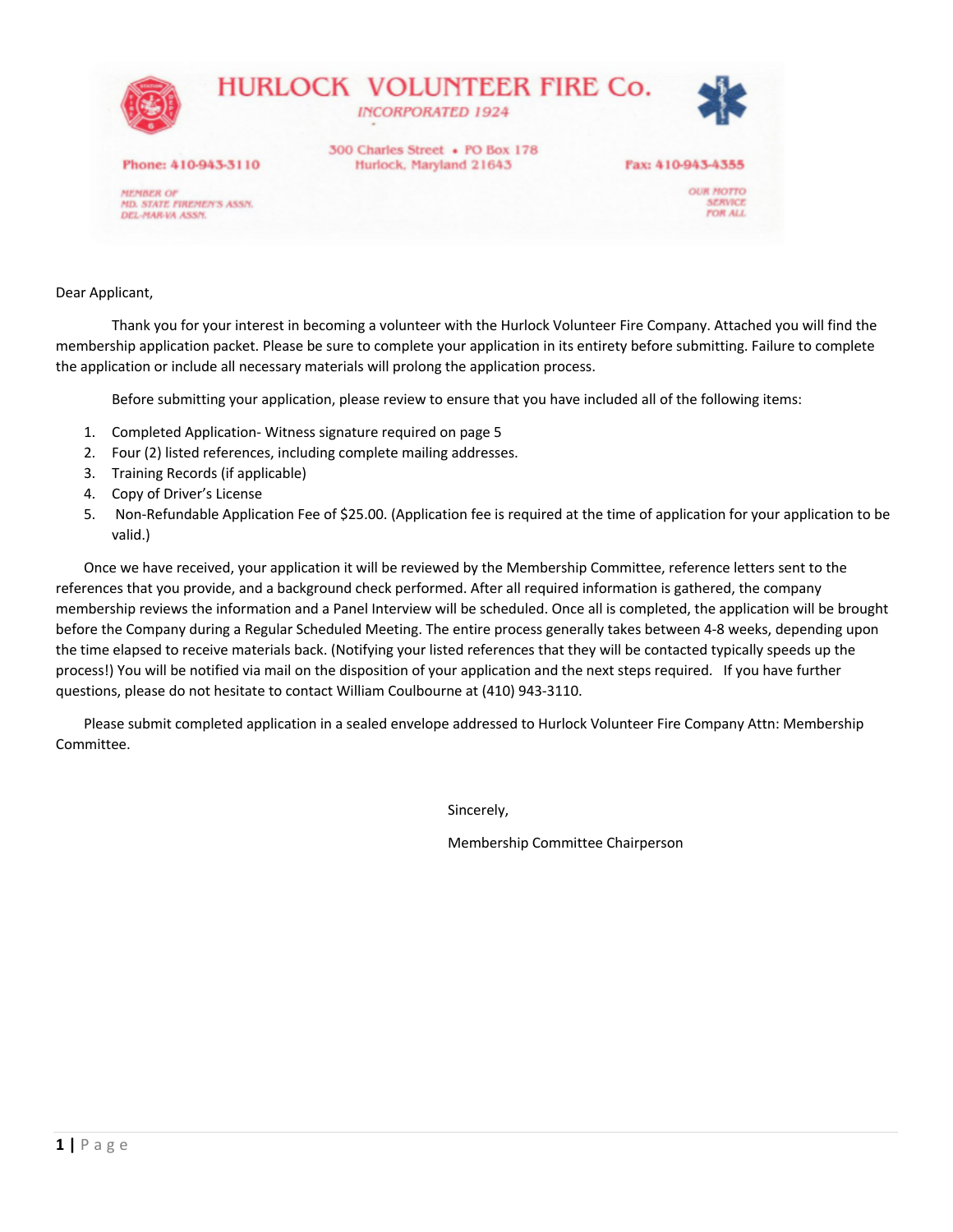|                                                                                                                                                                                                                                                                                                                                |  | <b>INCORPORATED 1924</b>                                   |                                   |                                                                                                                                          |  |
|--------------------------------------------------------------------------------------------------------------------------------------------------------------------------------------------------------------------------------------------------------------------------------------------------------------------------------|--|------------------------------------------------------------|-----------------------------------|------------------------------------------------------------------------------------------------------------------------------------------|--|
| Phone: 410-943-3110                                                                                                                                                                                                                                                                                                            |  | 300 Charles Street • PO Box 178<br>Hurlock, Maryland 21643 |                                   | Fax: 410-943-4355                                                                                                                        |  |
| <b>MEMBER OF</b><br><b>MD. STATE FIREMEN'S ASSN.</b><br>DEL-MAR-VA ASSN.                                                                                                                                                                                                                                                       |  |                                                            |                                   | <b>OUR MOTTO</b><br><b>SERVICE</b><br><b>FOR ALL</b>                                                                                     |  |
|                                                                                                                                                                                                                                                                                                                                |  |                                                            | <b>APPLICATION FOR MEMBERSHIP</b> |                                                                                                                                          |  |
|                                                                                                                                                                                                                                                                                                                                |  |                                                            |                                   |                                                                                                                                          |  |
| Full Name: 1AST SUFFIX                                                                                                                                                                                                                                                                                                         |  | <b>FIRST</b>                                               | <b>MIDDLE</b>                     | MAIDEN                                                                                                                                   |  |
|                                                                                                                                                                                                                                                                                                                                |  |                                                            |                                   |                                                                                                                                          |  |
|                                                                                                                                                                                                                                                                                                                                |  |                                                            |                                   |                                                                                                                                          |  |
|                                                                                                                                                                                                                                                                                                                                |  |                                                            |                                   |                                                                                                                                          |  |
| Class: DOB: Age: SSN:                                                                                                                                                                                                                                                                                                          |  |                                                            |                                   |                                                                                                                                          |  |
| <b>Employer Information</b>                                                                                                                                                                                                                                                                                                    |  |                                                            |                                   |                                                                                                                                          |  |
|                                                                                                                                                                                                                                                                                                                                |  |                                                            |                                   |                                                                                                                                          |  |
| Fire/Rescue/EMS Experience                                                                                                                                                                                                                                                                                                     |  |                                                            |                                   |                                                                                                                                          |  |
|                                                                                                                                                                                                                                                                                                                                |  |                                                            |                                   |                                                                                                                                          |  |
| Have you ever applied to HVFC? __________ Yes __________ No lf yes, date applied? ____________________________<br>Have you ever served in another Fire/Rescue/EMS Department/Squad? ___ Yes ___ No<br>If YES, Please provide a letter of recommendation from previous company.<br>or a copy of you unofficial MFRI transcript. |  |                                                            |                                   | Please list ALL Fire Company related training/courses/certifications on a separate page, if needed. Please attach copies of certificates |  |

3. Have you ever been convicted or have and pending violation of the law? [ ] Yes [ ] No Explanation:\_\_\_\_\_\_\_\_\_\_\_\_\_\_\_\_\_\_\_\_\_\_\_\_\_\_\_\_\_\_\_\_\_\_\_\_\_\_\_\_\_\_\_\_\_\_\_\_\_\_\_\_\_\_\_\_\_\_\_\_\_\_\_\_\_\_\_\_\_\_\_\_\_\_\_\_\_\_\_\_\_\_\_\_\_\_\_\_\_\_\_\_\_

\_\_\_\_\_\_\_\_\_\_\_\_\_\_\_\_\_\_\_\_\_\_\_\_\_\_\_\_\_\_\_\_\_\_\_\_\_\_\_\_\_\_\_\_\_\_\_\_\_\_\_\_\_\_\_\_\_\_\_\_\_\_\_\_\_\_\_\_\_\_\_\_\_\_\_\_\_\_\_\_\_\_\_\_\_\_\_\_\_\_\_\_\_\_\_\_\_\_\_\_\_\_\_

\_\_\_\_\_\_\_\_\_\_\_\_\_\_\_\_\_\_\_\_\_\_\_\_\_\_\_\_\_\_\_\_\_\_\_\_\_\_\_\_\_\_\_\_\_\_\_\_\_\_\_\_\_\_\_\_\_\_\_\_\_\_\_\_\_\_\_\_\_\_\_\_\_\_\_\_\_\_\_\_\_\_\_\_\_\_\_\_\_\_\_\_\_\_\_\_\_\_\_\_\_\_\_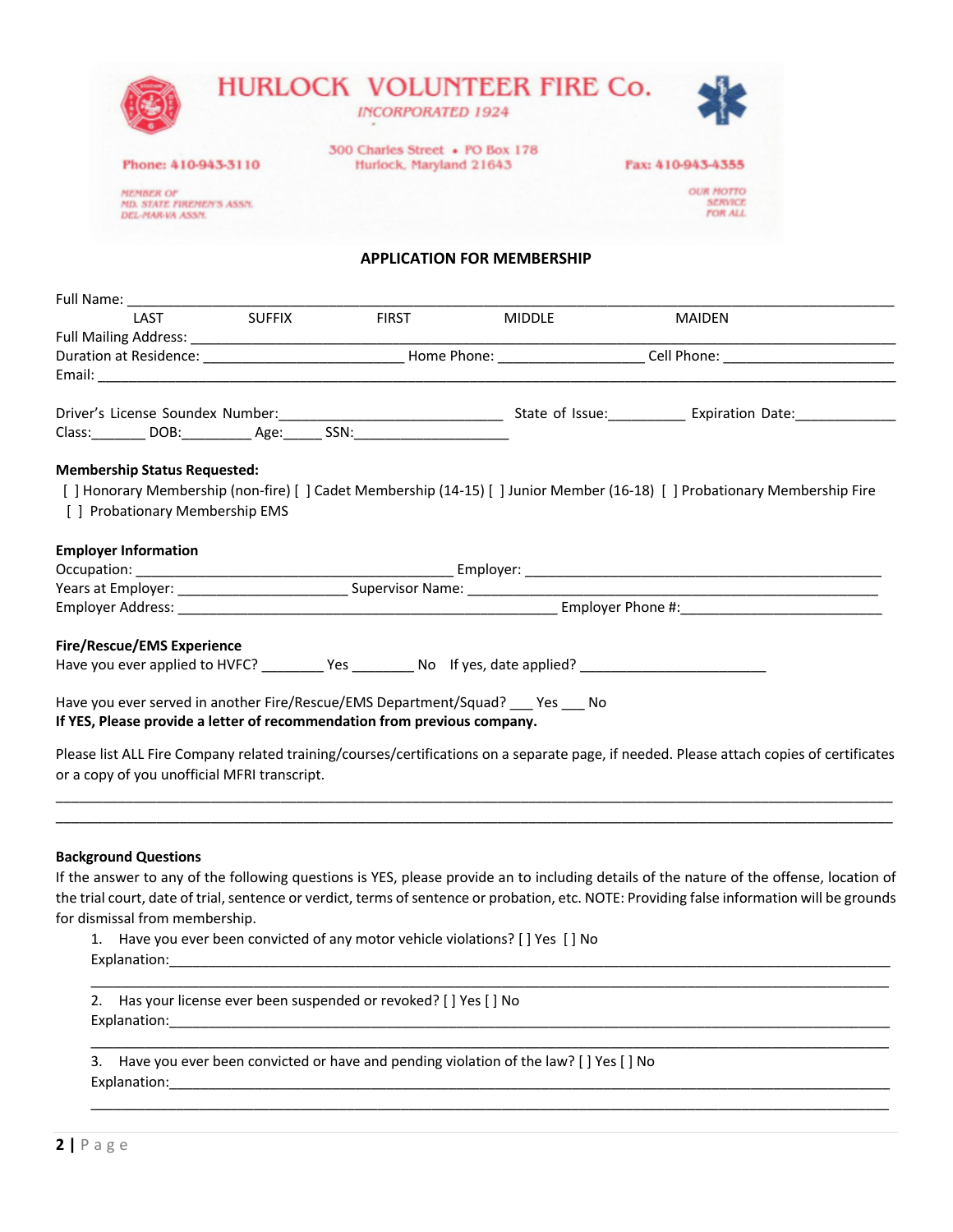|                                                                                                                                                              | 300 Charles Street • PO Box 178                     |                                                      |
|--------------------------------------------------------------------------------------------------------------------------------------------------------------|-----------------------------------------------------|------------------------------------------------------|
| Phone: 410-943-3110                                                                                                                                          | Hurlock, Maryland 21643                             | Fax: 410-943-4355                                    |
| <b>MEMBER OF</b><br><b>MD. STATE FIREMEN'S ASSN.</b><br>DEL-MAR-VA ASSN.                                                                                     |                                                     | <b>OUR MOTTO</b><br><b>SERVICE</b><br><b>FOR ALL</b> |
| 4. Are you currently on Probation? [ ] Yes [ ] No                                                                                                            |                                                     |                                                      |
| <b>Education History</b>                                                                                                                                     |                                                     |                                                      |
|                                                                                                                                                              |                                                     |                                                      |
|                                                                                                                                                              |                                                     |                                                      |
| Diploma Received: [ ] Yes [ ] No Graduation Date: ______________________________                                                                             |                                                     |                                                      |
| <b>Emergency Contact</b>                                                                                                                                     |                                                     |                                                      |
|                                                                                                                                                              |                                                     |                                                      |
|                                                                                                                                                              |                                                     |                                                      |
|                                                                                                                                                              |                                                     |                                                      |
|                                                                                                                                                              |                                                     |                                                      |
|                                                                                                                                                              |                                                     |                                                      |
|                                                                                                                                                              |                                                     |                                                      |
|                                                                                                                                                              |                                                     |                                                      |
|                                                                                                                                                              |                                                     |                                                      |
| <b>Basic Medical History</b><br>Please provide any Pre-Existing Medical Conditions:<br>Do you take any medications for any medical condition: [ ] Yes [ ] No | List Personal References Including COMPLETE Address |                                                      |
|                                                                                                                                                              |                                                     |                                                      |
|                                                                                                                                                              |                                                     |                                                      |
|                                                                                                                                                              |                                                     |                                                      |
| (Excluding Relatives and no more than one HVFC Member)                                                                                                       |                                                     |                                                      |
|                                                                                                                                                              |                                                     |                                                      |
|                                                                                                                                                              |                                                     |                                                      |
|                                                                                                                                                              |                                                     |                                                      |

All references maybe contacted by the committee and the committee will need to receive a response from the references before scheduling the applicant for an interview.